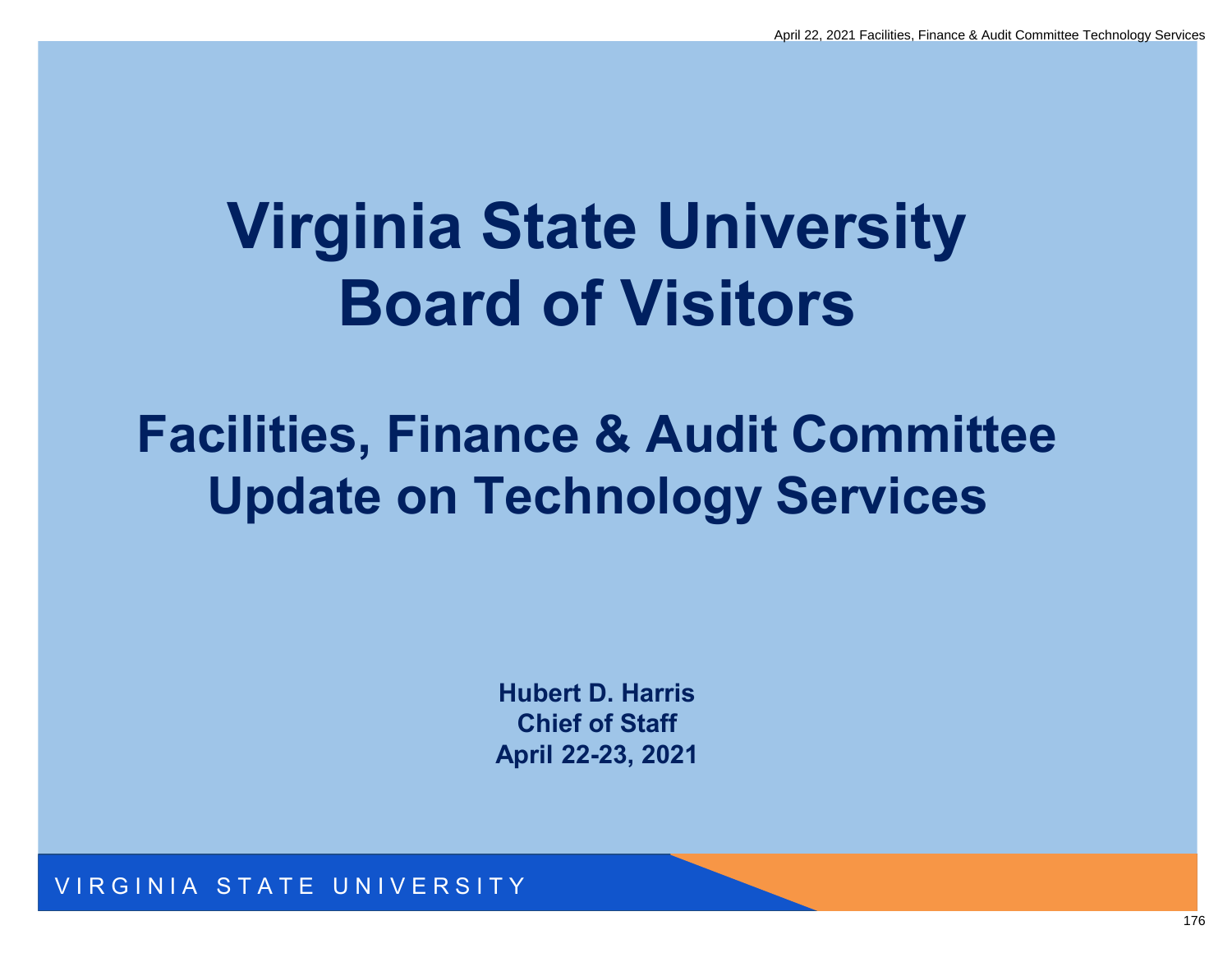### **Tier III Data Center Build Out**

- Private circuit established to AWS
- VSU Website hosted on AWS
- Computer Lab hosted on AWS
- Data storage cleanup underway
- Staff training being conducted concurrently
- Contract issued for AWS Professional Services



2

#### VIRGINIA STATE UNIVERSITY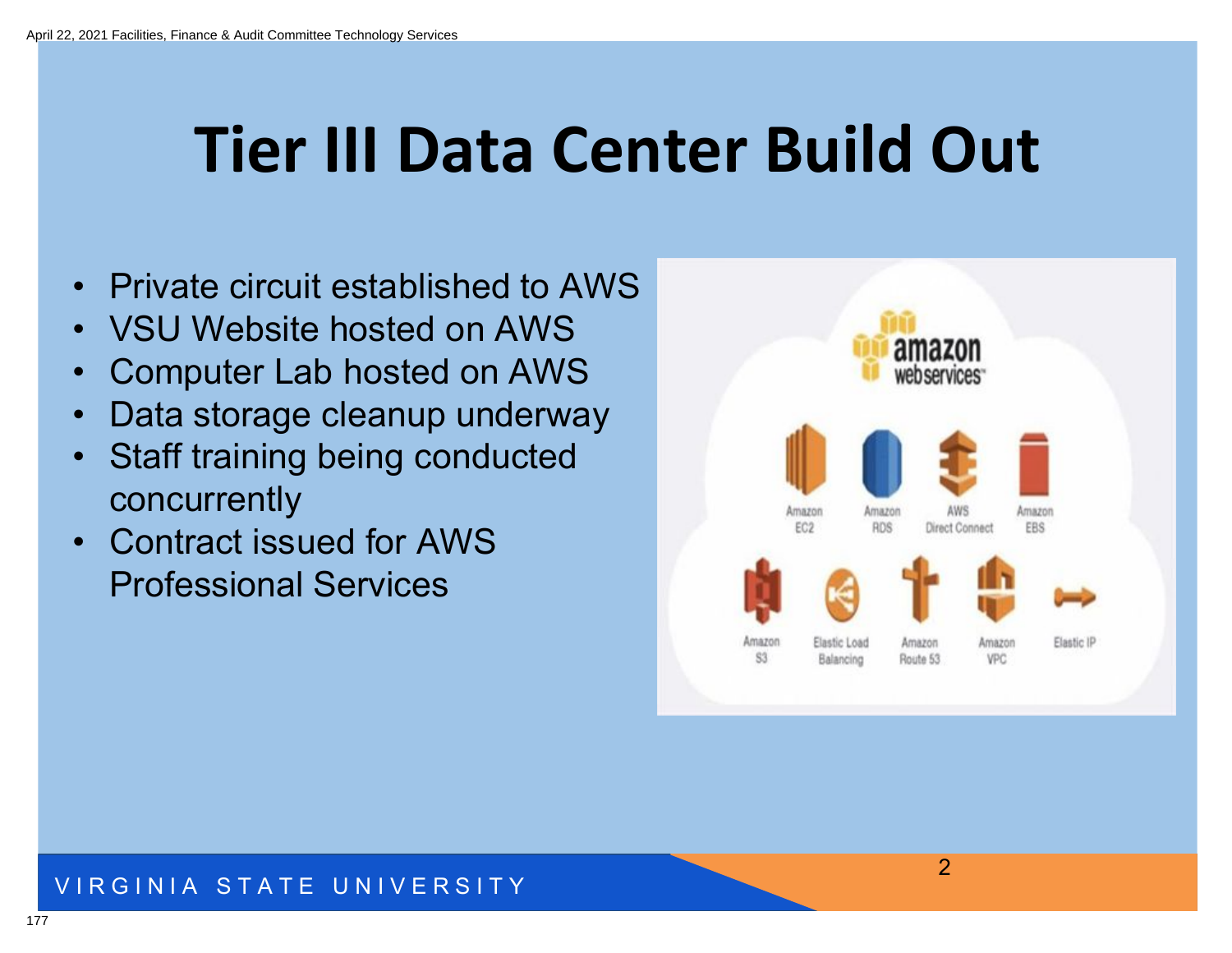## **Classrooms Must Support F2F and Virtual Classes**



105 Classrooms have to support dual modality

VIRGINIA STATE UNIVERSITY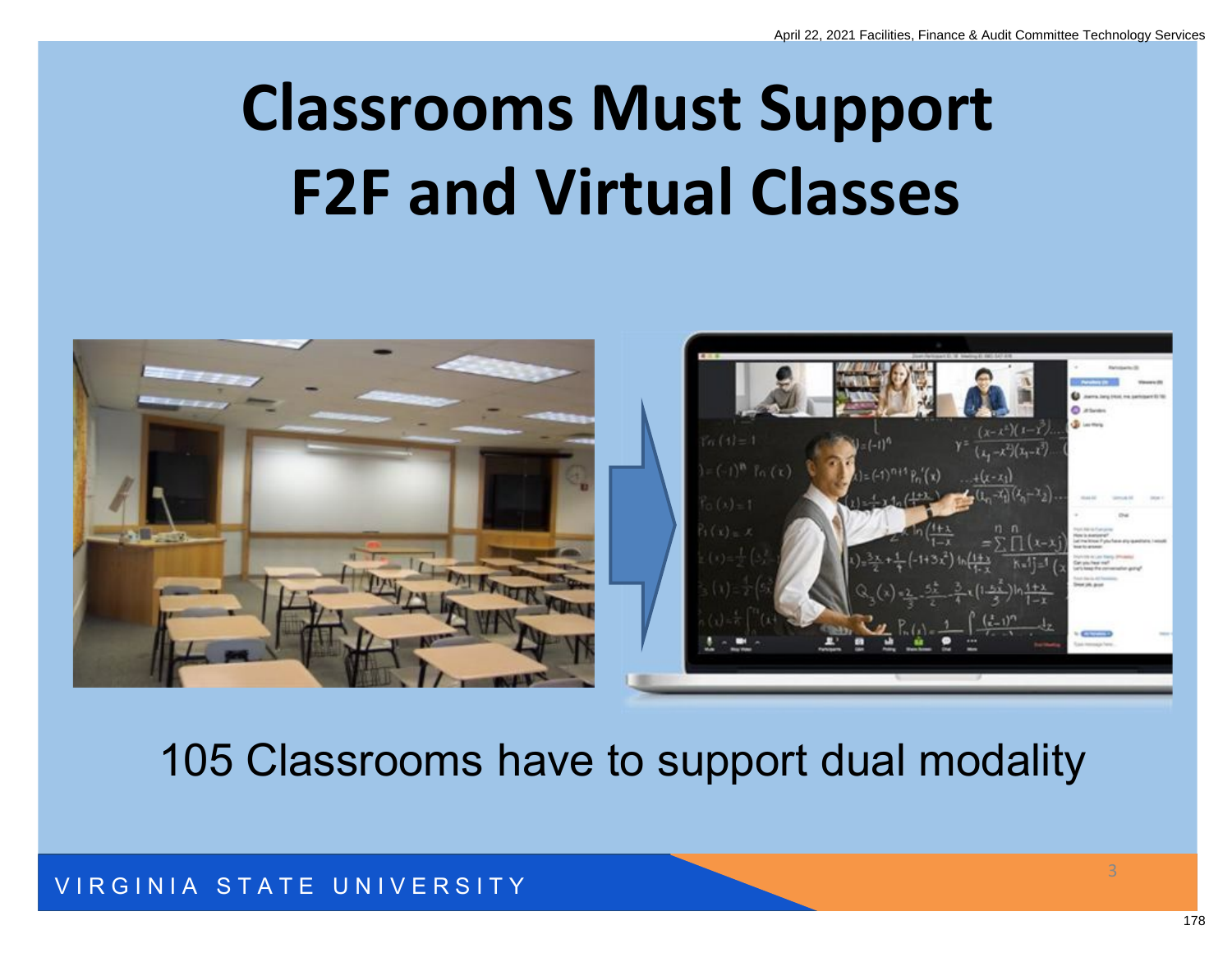## **Audio-Visual Upgrade**

- Awaiting release of capital budget funds
- Planned upgrade of 105 classrooms in support of F2F & hybrid/distant education model
- Equipment must be purchased and installed summer 2021 to be ready for Fall Semester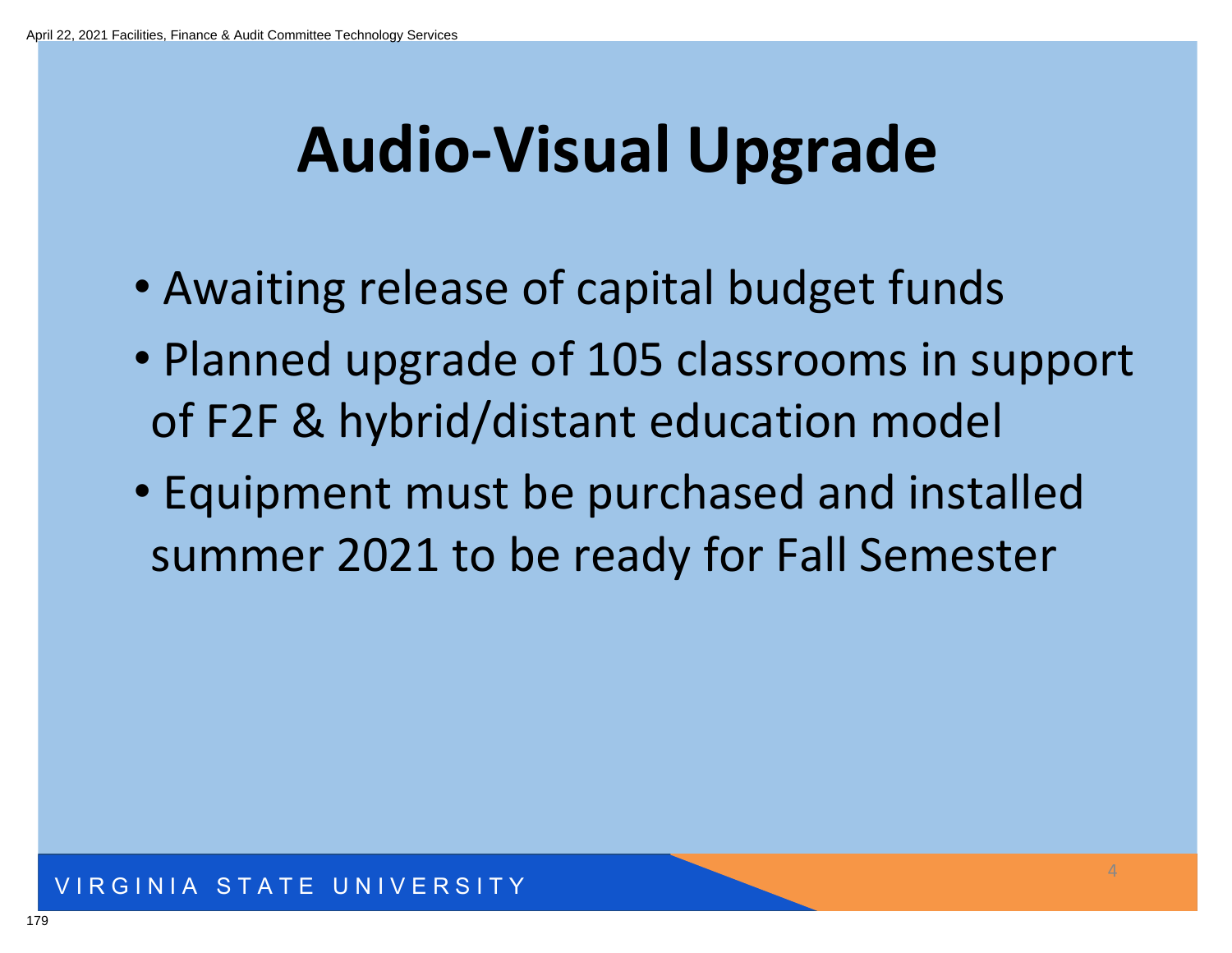### **VoIP Replacement Project**



- 1350 Phones and 7 Contact Centers
- eFAX capability using RightFax and Multifunction Printers
- System installed in 2013 and is at End of Life

#### VIRGINIA STATE UNIVERSITY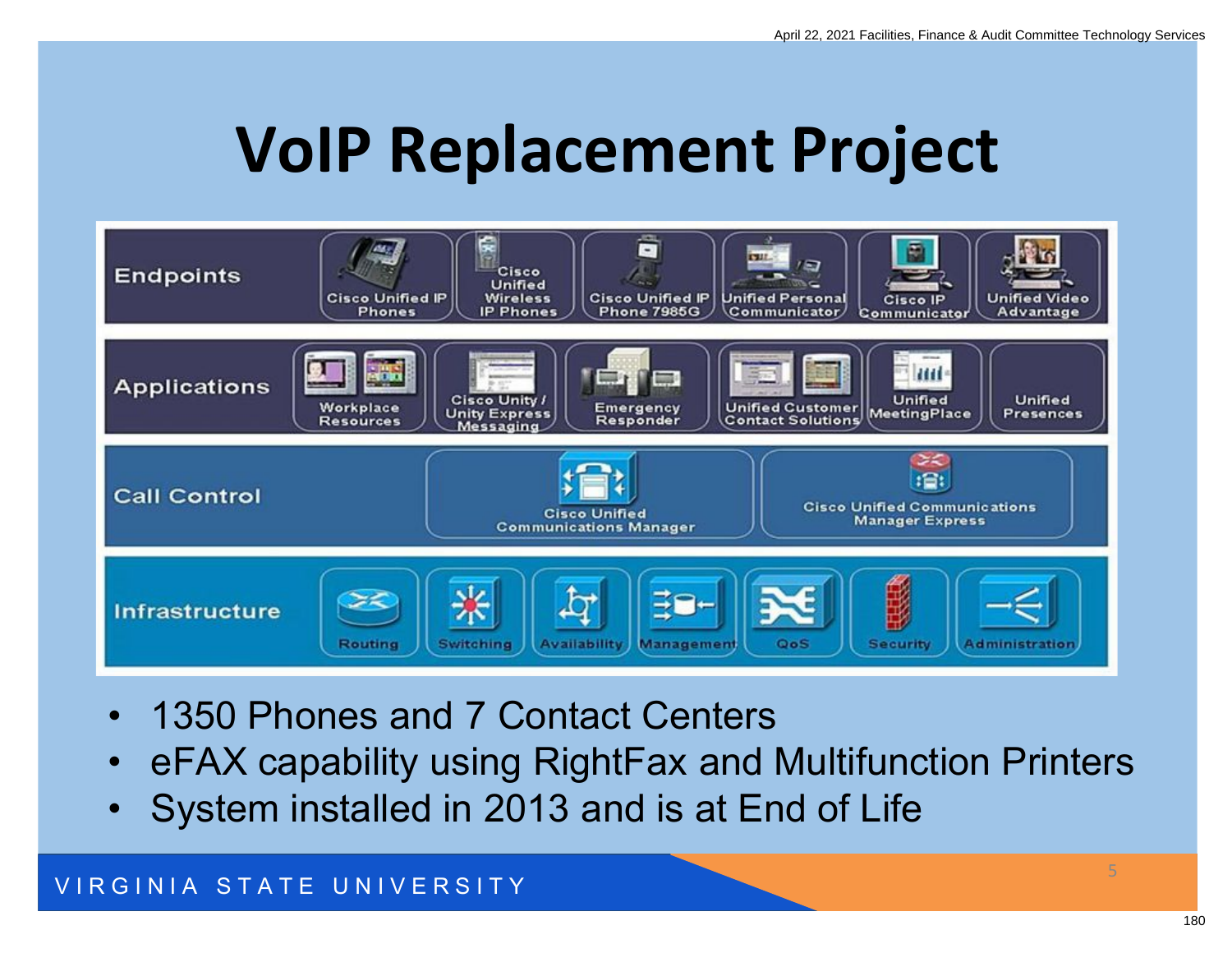## **VoIP Upgrade**

- Awaiting release of capital budget funds
- Planned upgrade of 105 classrooms in support of F2F & hybrid/distant education model
- Equipment must be purchased and installed summer 2021 to be ready for Fall Semester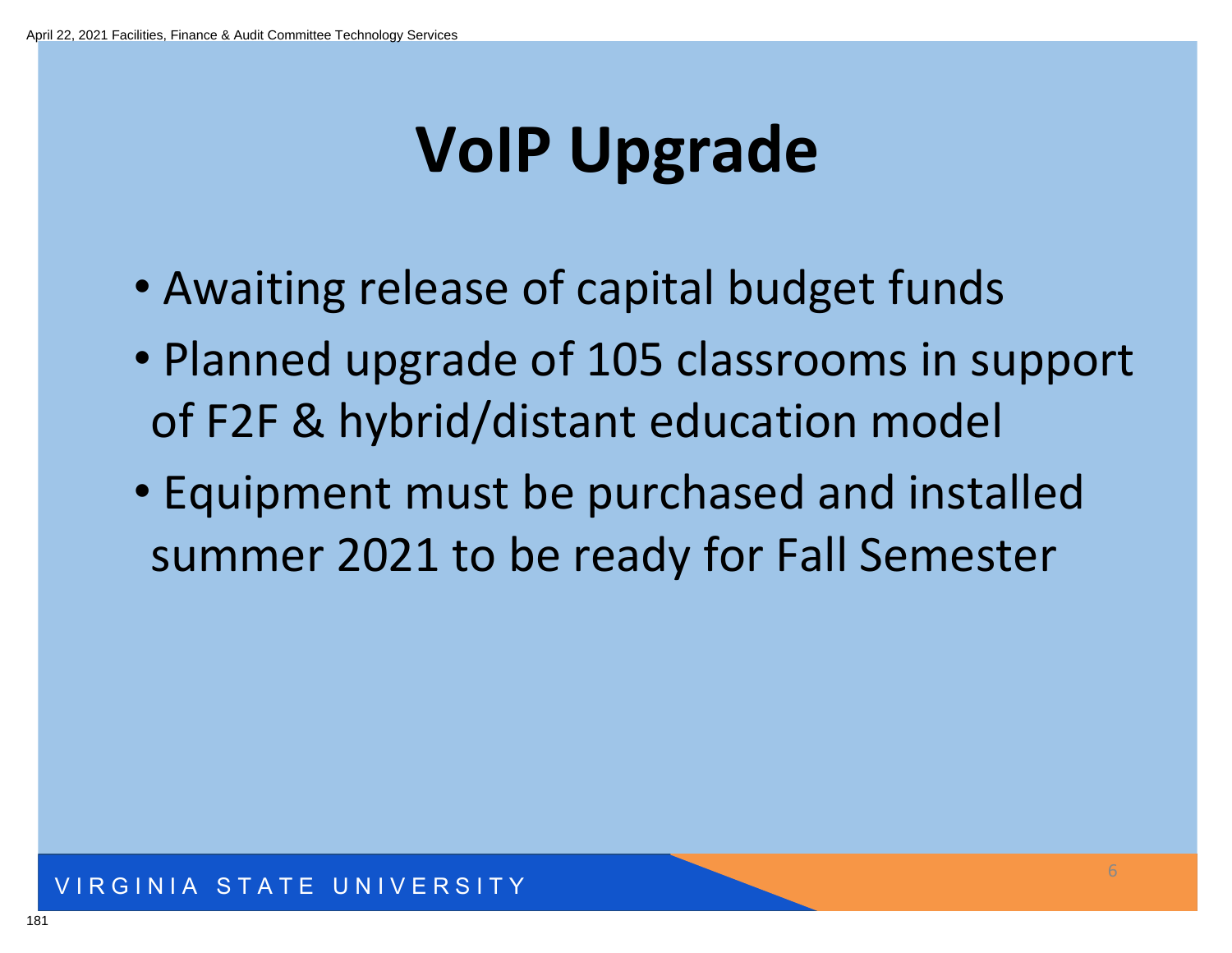## **Fiber Optic Upgrade and Rerouting**

- Old fiber pathways impacts campus construction
- Damaged fiber strands impact network bandwidth
- Need to relocate Jackson Place fiber hub